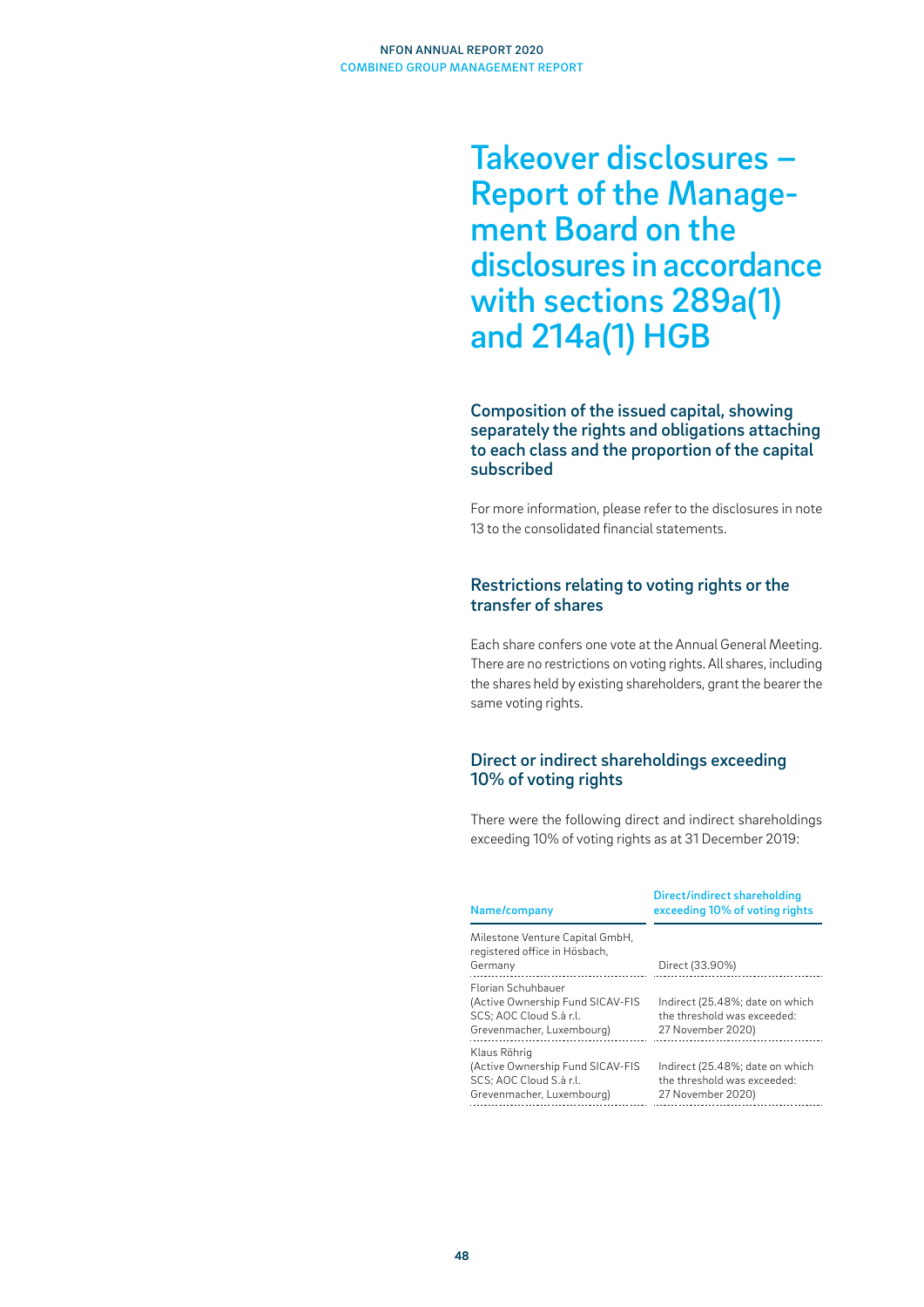The above figures are based on voting rights notifications in accordance with the Wertpapierhandelsgesetz (WpHG – German Securities Trading Act) that NFON AG has received and published. The information on Milestone Venture Capital GmbH was confirmed to the company by the shareholder.

Voting rights notifications published by NFON AG are available online at:

https://corporate.nfon.com/de/news/ir-news.

## Voting controls for employee participation

There are no voting controls.

## Statutory regulations and provisions of the Articles of Association for the appointment and dismissal of members of the Management Board and the amendment of the Articles of Association

Statutory regulations and provisions of the Articles of Association on the appointment and dismissal of members of the Management Board are consistent with Section 84 of the Aktiengesetz (AktG – German Stock Corporation Act). A member of the Management Board can be dismissed with or without cause or replaced by way of Supervisory Board resolution at any time. The Supervisory Board is authorised to make amendments to the Articles of Association that affect its wording only (Article 18(3) of the Articles of Association of NFON AG).

## Authorisations of the Management Board, in particular to issue or buy back shares

The Management Board's authorisation to issue shares is regulated in Article 4 of the Articles of Association in conjunction with the statutory provisions. The Management Board had the following authorisations to issue shares as at 31 December 2020:

#### Authorised capital

The Extraordinary General Meeting of NFON AG on 12 December 2019 cancelled the Authorised Capital I in place as at that date and created Authorised Capital 2019. Accordingly, the Management Board is authorised, with the approval of the Supervisory Board, to increase the share capital on one or more occasions by a total of EUR 3,000,000 by 11 December 2024 by issuing new no-par value bearer shares with profit participation rights from the beginning of the fiscal year in which they were issued in exchange for cash or non-cash contributions. Shareholders have pre-emption rights. The Management Board is authorised, with the approval of the Supervisory Board, to decide the content of share rights and the terms for issuing shares, and to determine the details of the capital increase. The authorisation stipulates that shareholders' pre-emption rights can be disapplied in full or in part under certain circumstances (Article 4(3)(a) to (c)).

#### Contingent Capital I

For the purpose of issuing new no-par value bearer shares to bearers or creditors of conversion or option rights or bonds, the share capital of NFON AG was contingently increased by up to EUR 2,892,045 by issuing up to 2,892,045 new no-par value bearer shares (Contingent Capital I).

#### Contingent Capital II (stock option plan)

The share capital of the company is contingently increased by up to a further EUR 964,015 by issuing up to 964,015 new no-par value bearer shares. The contingent capital increase will only be carried out to the extent that the holders of share options issued by the company before 08 April 2023 on the basis of the authorising resolution of the Annual General Meeting of 09 April 2018 exercise their pre-emption rights to shares of the company and the company does not grant treasury shares or cash settlement in fulfilment of these rights. The new NFON AG shares issued participate in profits from the beginning of the fiscal year in which they are issued.